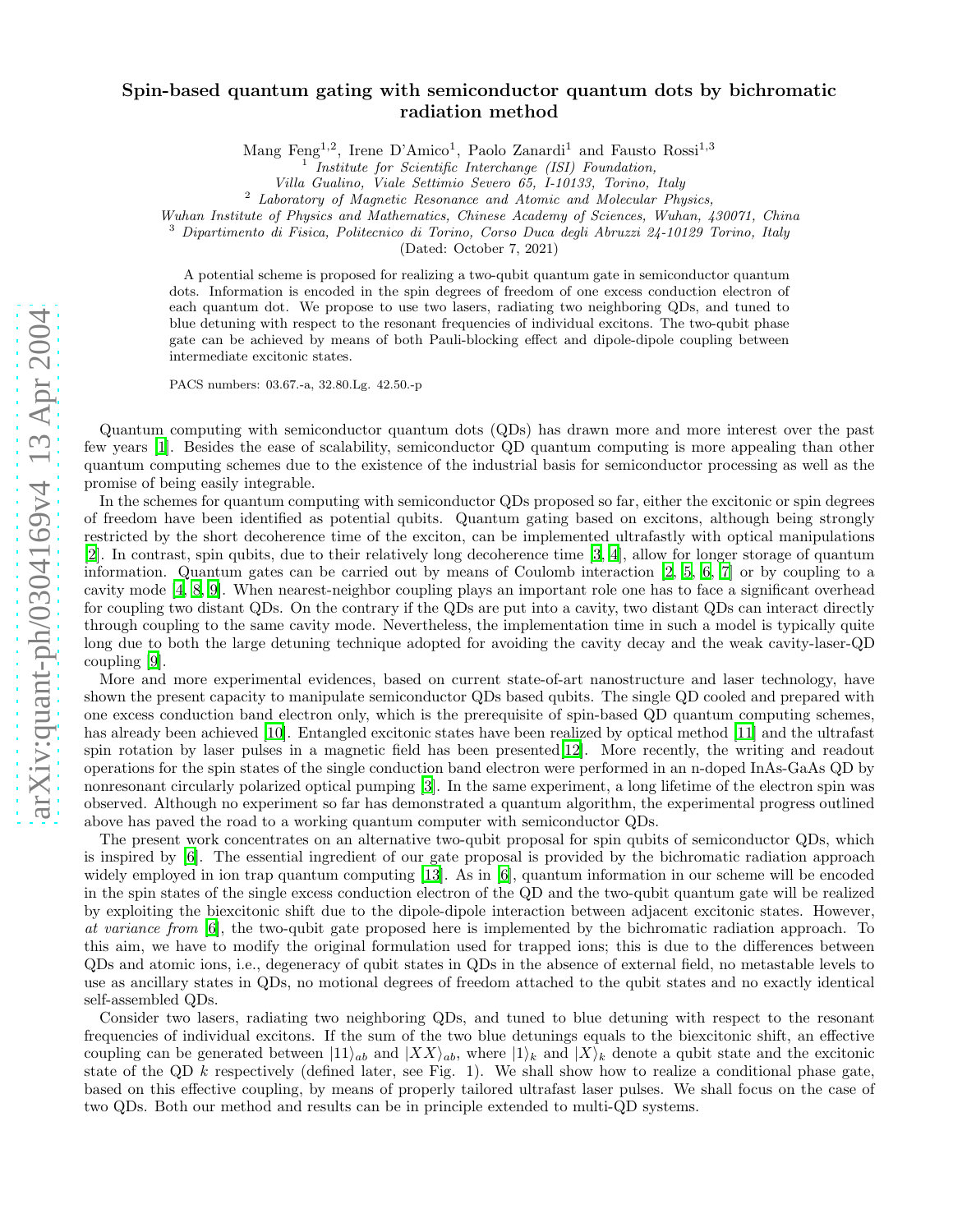Let us suppose that each QD contains only one excess conduction-band electron. We employ the spin states  $m_z = 1/2$  and  $-1/2$  of such electron as qubit states  $|1\rangle$  and  $|0\rangle$  respectively. Excitonic states are introduced as ancillary ones. Besides the Coulomb repulsion, the Pauli-blocking mechanism is essential to our scheme. When we radiate a  $\sigma^-$  polarized light with suitable energy on the QD, due to the Pauli exclusion principle, the exciton  $|m_j^e = -\frac{1}{2}, m_j^h = -\frac{1}{2}$  in the s-shell [\[14\]](#page-3-13) will be produced if and only if the excess electron has a spin projection  $1/2$ . This Pauli-blocking mechanism has been used to experimentally produce entangled excitonic states in [\[11](#page-3-10)]. We define  $|0\rangle_{\nu} = c^{\dagger}_{\nu,-\frac{1}{2}}|vac\rangle$ ,  $|1\rangle_{\nu} = c^{\dagger}_{\nu,\frac{1}{2}}|vac\rangle$ , and the excitonic states  $|X\rangle_{\nu} = c^{\dagger}_{\nu,-\frac{1}{2}}c^{\dagger}_{\nu,\frac{1}{2}}d^{\dagger}_{\nu,-\frac{1}{2}}|vac\rangle$ , where  $c^{\dagger}_{\nu,\sigma}(d^{\dagger}_{\nu,\sigma})$  is the creation operator for a conduction (valence) band electron (hole) in QD  $\nu$  with spin projection  $\sigma$ , and  $|vac\rangle$  denotes the electron-hole vacuum. The general Hamiltonian of such a system can be found in [\[6](#page-3-5)]. Here we only consider a special situation, i.e., two neighboring QDs with different configurations, radiated by two blue-detuned lasers simultaneously, as shown in Fig. 1. The Hamiltonian of the QD system  $H_0 + H_I$  can be written in unit of  $\hbar$  as

$$
H_0 = \Delta |XX\rangle \langle XX| + \omega_a |X\rangle_a \langle X| \otimes \hat{I}_b + \omega_b \hat{I}_a \otimes |X\rangle_b \langle X| \tag{1}
$$

and

$$
H_I = \frac{1}{2} [\Omega_a(t) \left( e^{i\omega_{L1}t} + e^{i\omega_{L2}t} \right) |1\rangle_a \langle X| \otimes \hat{I}_b + \Omega_b(t) \left( e^{i\omega_{L1}t} + e^{i\omega_{L2}t} \right) \hat{I}_a \otimes |1\rangle_b \langle X| + h.c. ] \tag{2}
$$

where  $\Omega_k(t)$  ( $k = a$  and b) denotes the couplings of lasers with QDs a and b, respectively, For simplicity, we assume here that the coupling strength  $\Omega_k(t)$  is identical for each QD irradiated by different laser beams. But this assumption is not essential to the follwoing deduction.  $I_k$  is the identity operator with respect to QD k,  $\omega_k$  is the resonant energy of a single exciton produced in individual QDs, and  $\Delta$  is the biexcitonic shift due to Coulomb repulsion.  $\omega_{Ln}$  ( $n = 1$  or 2) is the laser frequency applied on QDs  $a$  and  $b$ , and  $h.c$  means hermitian conjugate. The Pauli blocking is reflected by the absence of the transition from  $|0\rangle$  to  $|X\rangle$ . In the rotating frame with respect to  $H_0$ , we have

$$
H' = \frac{\Omega_a(t)}{2} \left( e^{i\omega_{L1}t} + e^{i\omega_{L2}t} \right) e^{-i\omega_a t} |1\rangle_a \langle X| \otimes (|X\rangle\langle X|e^{-i\Delta t} + |1\rangle\langle 1| + |0\rangle\langle 0|) \Big)_{b}
$$
  
+ 
$$
\frac{\Omega_b(t)}{2} \left( e^{i\omega_{L1}t} + e^{i\omega_{L2}t} \right) e^{-i\omega_b t} \left( |X\rangle\langle X|e^{-i\Delta t} + |1\rangle\langle 1| + |0\rangle\langle 0| \right)_a \otimes |1\rangle_b \langle X| + h.c.
$$
 (3)

Since the two QDs are radiated by two lasers simultaneously, there should be four detunings. We define  $\delta_a = \omega_{L1}-\omega_a$ ,  $\delta'_a = \omega_{L2} - \omega_a$ ,  $\delta_b = \omega_{L1} - \omega_b$ , and  $\delta'_b = \omega_{L2} - \omega_b$  with  $\delta_a + \delta'_b = \delta_b + \delta'_a = \Delta$  to achieve the two-photon resonance. If we adjust the two lasers to satisfy  $\Omega_k/2 \ll min\{\delta_a, \delta_b, \delta'_a, \delta'_b\}$ , then there would be no actual excitation in the intermediate states  $|1X\rangle_{ab}$  and  $|X1\rangle_{ab}$ . We thus reach an effective Hamiltonian

$$
H_{eff} = \frac{\tilde{\Omega}(t)}{2} (|XX\rangle\langle11| + h.c.)_{ab}
$$
\n(4)

with

$$
\frac{\tilde{\Omega}(t)}{2} = \frac{1}{2} \Omega_a(t) \Omega_b(t) (1/\delta_a + 1/\delta'_a + 1/\delta_b + 1/\delta'_b)
$$

$$
= \frac{1}{2} \Omega_a(t) \Omega_b(t) [1/\delta_a + 1/(\Delta + \delta - \delta_a) + 1/(\delta_a - \delta) + 1/(\Delta - \delta_a)] \tag{5}
$$

where  $\delta = \omega_b - \omega_a$  is the resonance frequency difference between the two QDs. Based on Eq. (4), returning to the Schrödinger representation, we have the time evolution as follows

$$
|11\rangle \to \cos\left[\frac{1}{2}\int_0^T \tilde{\Omega}(t)dt\right]|11\rangle - ie^{-i(\omega_a + \omega_b + \Delta)t} \sin\left[\frac{1}{2}\int_0^T \tilde{\Omega}(t)dt\right]|XX\rangle \tag{6}
$$

and a similar equation for  $|XX\rangle$ .

Our conditional phase gate is based on Eq. (6), which can lead to a universal quantum computing along with single qubit operations. Since our computational subspace is spanned by  $|0\rangle_{a(b)}$  and  $|1\rangle_{a(b)}$ , an evolution with  $\int_0^T \tilde{\Omega}(t)dt = 2\pi$ yields  $|11\rangle_{ab} \to -|11\rangle_{ab}$ , but no change in  $|10\rangle_{ab}$ ,  $|01\rangle_{ab}$  and  $|00\rangle_{ab}$ . This is a typical conditional phase gate. During the gating, however, the excitonic states are actually excited. As a result, our gating time must be shorter than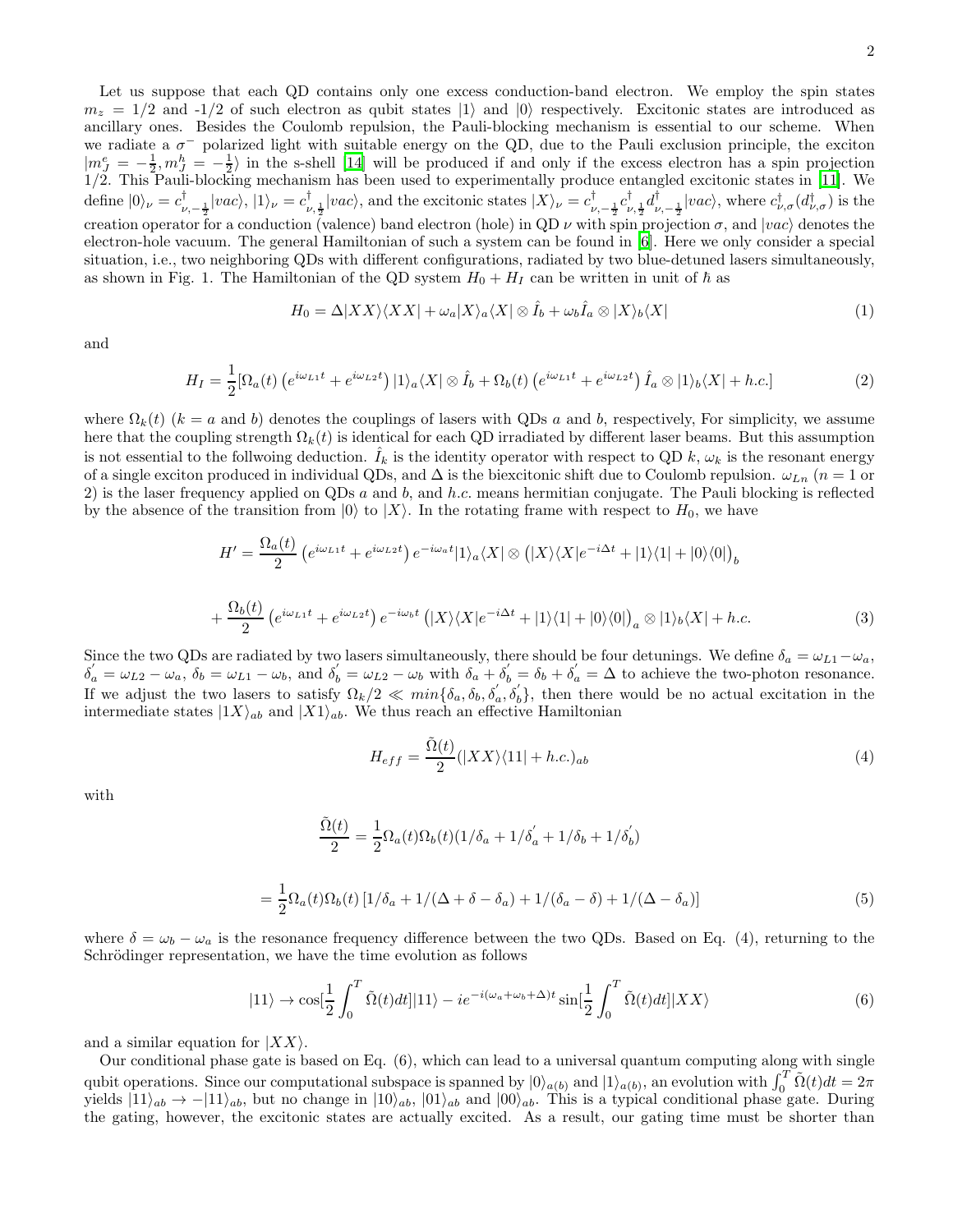the decoherence time of the exciton. Let us suppose that the QDs are made of III-V semiconductor materials. The biexcitonic shift ∆ between adjacent excitons, corresponding to the inter-dot distance of 10 nm in the presence of an in-plane electric field  $F = 75kV/cm$ , is about  $\Delta = 4$  meV [\[2\]](#page-3-1). We assume  $\delta = 1$  meV and the laser pulses to be Gaussian where  $\Omega_k(t) = \Omega_k e^{-t^2/2\tau^2}$  with  $\tau$  the pulse duration and  $\Omega_a \approx \Omega_b = \Omega_0$ . Then we have to satisfy the relation

$$
\frac{1}{2}\Omega^2(0)\left[1/\delta_a + 1/(5-\delta_a) + 1/(\delta_a - 1) + 1/(4-\delta_a)\right]\int_{-T/2}^{T/2} e^{-t^2/\tau^2}dt = \pi
$$
\n(7)

where the implementation time of the conditional phase gate  $T$  should be shorter than the dephasing time of the excitons, which is of the order of 1 ns  $[15]$  $[15]$ . To analyze the constraints given by the short decoherence time of the excitons and the virtual excitation of the intermediate states, let us define  $R = \Omega_0/2\delta_{min}$  with  $\delta_{min} = min\{\delta_a, \delta_b, \delta'_a, \delta'_b\}$ . The numerical results in Fig. 2 demonstrate that when  $\delta_a = 2.5$  meV, we have shortest gating times [\[16\]](#page-3-15). So in what follows, for simplicity, we shall only consider this optimal case. If we consider  $R = 1/2$ , which was adopted in [\[17](#page-3-16)] for building entangled states of trapped ions based on the proposals of [\[13\]](#page-3-12), then  $\tau \approx 1.0 \text{ ps}$ . But this R is too big to carry out our scheme with high fidelity. To avoid the excitation in the intermediate states defined as  $\bar{n} = 2R^2[17]$  $\bar{n} = 2R^2[17]$  $\bar{n} = 2R^2[17]$ though, we have to restrict R to be smaller than 1/7, i.e.,  $\bar{n}$  < 5%. Thus to realize a gating with such a high fidelity, we would have  $\tau \approx 9.5 \text{ ps}.$ 

As mentioned above, our scheme is rooted in [\[6\]](#page-3-5). Besides using the same qubits, both the schemes perform the quantum gating by means of the biexcitonic shift and Pauli blocking. The important difference is that, instead of an adiabatic process for accumulating the conditional phase factor [\[6](#page-3-5)], our conditional phase gate is based on the resonant transition between  $|11\rangle$  and  $|XX\rangle$ . This can be achieved by one-step implementation, which much simplifies the operations in the original proposal of the bichromatic radiation [\[18\]](#page-3-17). Nevertheless, due both to detunings to the individual excitation of the exciton and to the second-order process (Eq. (5)) employed in our scheme, the coupling of the lasers to the QDs cannot be large. As a result, the implementation time our gating takes is of the same order of in [\[6](#page-3-5)]. On the other hand, since the bichromatic radiation approach has been proven experimentally [\[17\]](#page-3-16) in atomic physics to be an efficient and reliable way of entangling states with high fidelity, as long as  $\Omega_k/2 \leq \frac{1}{7} min\{\delta_a, \delta_b, \delta'_a, \delta'_b\}$ is satisfied, we are optimistic on the possibility to achieve a conditional phase gate with the fidelity higher than 95%.

Besides the two-qubit gate, single-qubit operation is necessary for a universal quantum computing scheme. As done in [\[2](#page-3-1), [6\]](#page-3-5), based on the exact knowledge of specific QDs, we assume the individually addressing of the QDs is available with laser beams by using energy selective schemes rooted in the characteristic size fluctuations of self-assembled QDs combined with near field technique. By employing resonant Raman coupling between  $|0\rangle$  and  $|1\rangle$  under the radiation of two lasers with different polarizations and suitable frequencies [\[4](#page-3-3), [9\]](#page-3-8), single-qubit rotation can be readily carried out within the order of ps. However we noticed that the light hole  $|m_j^h = 1/2\rangle$  is an excited state in III-V semiconductor materials, whose decoherence is not advantageous to our single-qubit gating. To avoid this problem, we can choose II-V semiconductor QDs, in which the light hole state is energetically favoured [\[19\]](#page-3-18).

The readout of the final state may be performed again via Pauli-blocking schemes: only if the final state is  $|1\rangle$ , an exciton may be induced by a  $\sigma^-$  polarized laser pulse of suitable frequency. Therefore, a  $\sigma^-$  polarized photon will be created after the exciton decays. By detecting this photon, we shall know whether the QD spin state is in  $|1\rangle$  or  $|0\rangle$ . Since in the readout stage the spins are in product states, we only need to consider the lifetime (i.e.,  $T_1$ ) of the spin state. The lifetime of  $|1\rangle$  is of the order of  $\mu s$ . So we can repeat this laser pulse excitation for thousands of times, which is very similar to the electronical shelving amplification used in ion trap experiments [\[17,](#page-3-16) [20](#page-3-19)]. Although the detection efficiency in our scheme would be somewhat lower than that in a microcavity [\[4,](#page-3-3) [9\]](#page-3-8) due to the finite angle coverage of the detector, the information amplification mentioned above can guarantee our readout to be correct and effective.

However, like previous proposals [\[2](#page-3-1), [5,](#page-3-4) [6\]](#page-3-5), our conditional phase gate is based on a nearest-neighbor coupling, which need significant overhead for coupling two distant qubits, and like in [\[2](#page-3-1), [6\]](#page-3-5), the external electric field is necessary in our scheme to enlarge the biexcitonic shift  $\Delta$ . On the contrary, in our other scheme [\[9\]](#page-3-8), the qubits based on the QDs embedded in a high-Q single-mode cavity enjoy an effective coupling between two non-neighboring QDs through coupling to the same cavity mode and also no need of external field. Nevertheless, in the present scheme, the conditional two-qubit gate can be carried out more quickly than in [\[9\]](#page-3-8), which is of great importance in view of decoherence. The scheme in [\[9](#page-3-8)] is strongly restricted by the number of the QDs available in a cavity. It is still experimentally challenging to have few QDs in a high-Q cavity with desired couplings. On the contrary, the present scheme is more easily scalable.

The quantum gate based on our scheme can be carried out with high fidelity. The decoherence time of the spin state of the conduction band electron can be of the order of  $\mu s$  [\[4\]](#page-3-3), which is much longer than the decoherence time of the exciton and thereby will not affect our gating. If we neglect in our discussion any errors due to incorrect or inappropriate operations, potential error sources for our scheme are from (1) actual excitation of the intermediate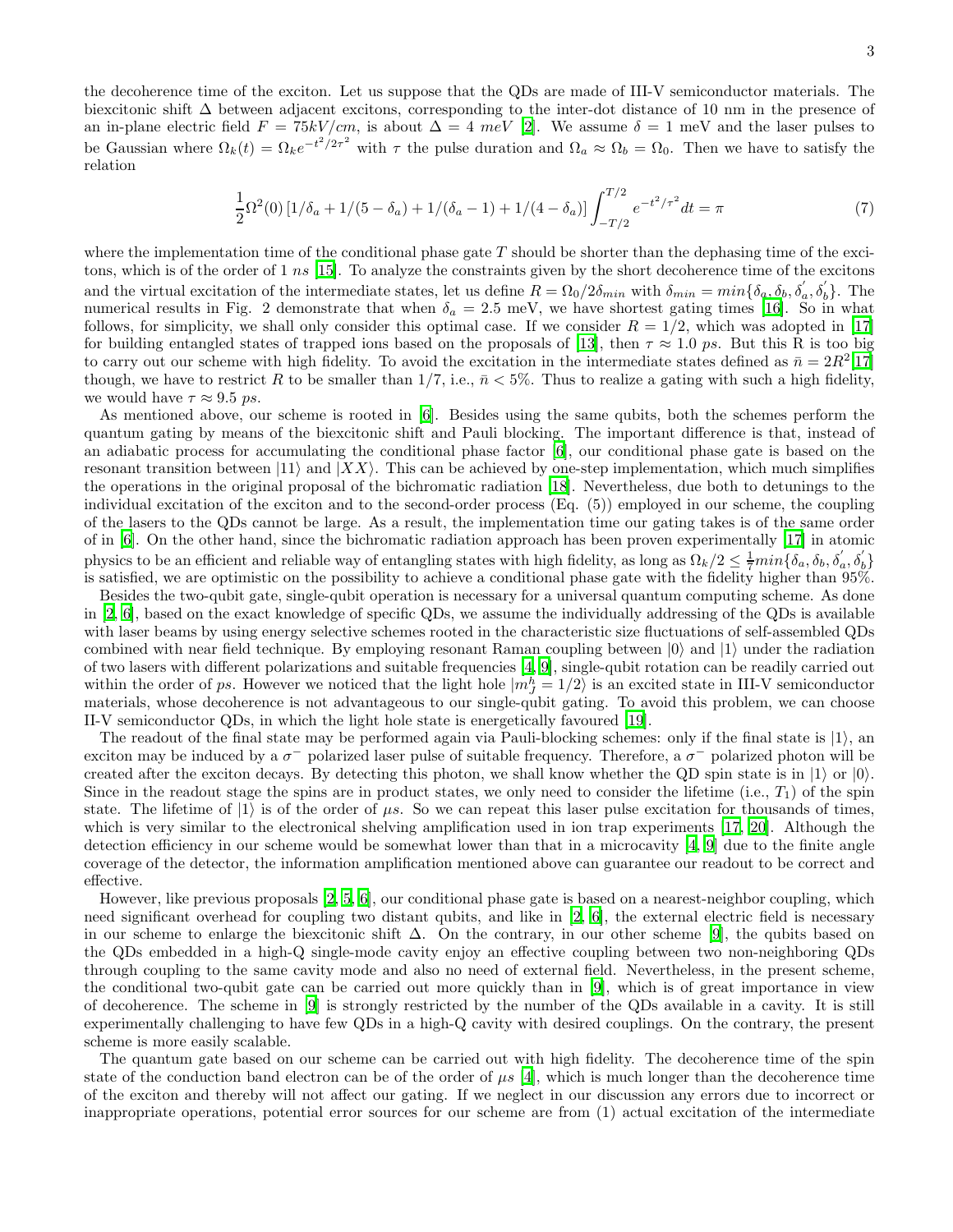states and the spontaneous emission from excitonic states; (2) small admixture of heavy hole component to the light hole wavefunction due to the interaction between the hole bands in actual QDs [\[21](#page-3-20)]; (3) possible spectral diffusion due to strong built-in fields and many-body effect;  $(4)$  the Förster process [\[22\]](#page-3-21) happening in the nearestneighbor coupled QDs. As discussed above, error (1) can be highly suppressed by reasonable laser-QD coupling and implementation time. Error (2) yields slight violation of the Pauli blocking, i.e., a partial excitation of the excitonic state  $|m_{J}^{e}=1/2, m_{J}^{h}=-3/2\rangle$  produced in each radiation with the  $\sigma^{-}$  polarization when the spin projection of the only excess conduction electron is  $-\frac{1}{2}$ . But this can be avoided in our single-qubit gate by using in-plane directed laser pulses. Because of the restriction from symmetry, the induction of the heavy hole part is prohibited in the mixed wave function for any radiation along the growth direction [\[23\]](#page-3-22). In the implementation of our two-qubit phase gate instead, in order to avoid decoherence related to light-heavy hole mixing, it is possible to resort to adiabatic techniques [\[6,](#page-3-5) [7\]](#page-3-6). Error (3) would result in random level shift and cross biexcitons. Fortunately, in the low temperature as considered in this work, it happens on the timescale of seconds [\[24](#page-3-23)], much longer than our gating time. So we can neglect it. Error (4) will be also greatly suppressed because of the energy spectrum natural mismatch between different QDs.

In conclusion, a bichromatic radiation scheme for implementing two-qubit phase gate with semiconductor QDs has been proposed. Our scheme can be considered as a combination of the Pauli-blocking spin-based quantum gating and the bichromatic radiation approach. In principle, both the method and the results in this work can be extended to multi-QD case. Since experimentally the mechanism of both the Pauli-blocking and the bichromatic radiation approach has been tested and simple manipulation of spin qubits in semiconductor QDs has been demonstrated, we believe our scheme to be feasible in the near future.

The authors acknowledge thankfully Ehoud Pazy for his useful comments. MF thanks Jason Twamley for the stimulating discussion about the readout problem of solid state quantum computers.

- <span id="page-3-0"></span>[1] See the special volume for quantum computing: Fortschr Phys. 48, (2000).
- <span id="page-3-1"></span>[2] E. Biolatti, R. Lotti, P. Zanardi and F. Rossi, Phys. Rev. Lett. 85, 5647 (2000); E. Biolatti, I. D'Amico, P. Zanardi and F. Rossi, Phys. Rev. B. 65, 075306 (2002).
- <span id="page-3-2"></span>[3] S. Cortez, O. Krebs, S. Laurent, M. Senes, X. Marie, P. Voisin, R. Ferreira, G. Bastard, J-M. Gerard, and T. Amand, Phys. Rev. Lett. 89, 207401 (2002).
- <span id="page-3-3"></span>[4] A. Imamoğlu, D.D. Awschalom, G. Burkard, D.P. DiVincenzo, D. Loss, M. Sherwin, and A. Small, Phys. Rev. Lett. 83, 4204 (1999).
- <span id="page-3-4"></span>[5] D. Loss and D.P. DiVincenzo, Phys. Rev. A 57, 120 (1998); D.P. DiVicenzo, D. Bacon, J. Kempe, G. Burkard and K.B. Whaley, Nature 408, 339 (2000).
- <span id="page-3-5"></span>[6] E. Pazy, E. Biolatti, T. Calarco, I. D'Amico, P. Zanardi, F. Rossi, and P. Zoller, Europhys. Lett. 62, 175 (2003).
- [7] T. Calarco, A. Datta, P. Fedichev, E. Pazy and P. Zoller, Phys. Rev. A 68, 012310 (2003).
- <span id="page-3-6"></span>[8] M.S. Sherwin, A. Imamo $\tilde{q}$ lu, and T. Montroy, Phys. Rev. A  $60$ , 3508 (1999).
- <span id="page-3-7"></span>[9] M. Feng, I. D'Amico, P. Zanardi and F. Rossi, Phys.Rev.A 67, 014306 (2003).
- <span id="page-3-9"></span><span id="page-3-8"></span>[10] J.J. Finley, M. Skalitz, M. Arzberger, A. Zrenner, G. Böhn, and G. Abstreiter, Appl. Phys. Lett., 73, 2618 (1998).
- <span id="page-3-10"></span>[11] G. Chen, N.H. Bonadeo, D.G. Steel, D. Gammon, D.S. Katzer, D. Park, L.J. Sham, Science, 289, 1906 (2000).
- <span id="page-3-11"></span>[12] J.A. Gupta, R. Knobel, N. Samarth and D.D. Awschalom, Science, 292, 2458 (2001).
- <span id="page-3-12"></span>[13] A. Sφrensen and K. Mφlmer, Phys. Rev. Lett. **82**, 1971 (1999).
- <span id="page-3-13"></span>[14] The reason we choose the light holes  $|\pm 1/2\rangle_h$  here is due to the possibility with  $|\pm 1/2\rangle_h$  to perform single qubit gate. See [\[6,](#page-3-5) [9](#page-3-8)] for details.
- <span id="page-3-14"></span>[15] M. Bayer and A. Forchel, Phys. Rev. B 65, 041308 (R) (2002).
- <span id="page-3-15"></span>[16] Numerical results also show that the shortest gating time in our model happens at  $\delta = 0$ , i.e., the case of identical QDs. In that case, the shortest gating time, with  $\delta_a = 2$  meV, is only 6 ps for  $R = 1/7$ . But here we only consider different QDs and thereby take  $\delta = 1$  meV as an example.
- <span id="page-3-16"></span>[17] C.A. Sackett, D. Kielpinski, B.E. King, C. Langer, V. Meyer, C.J. Myatt, M. Rowe, Q.A. Turchette, W.M. Itano, D.J. Wineland and C. Monroe, Nature 404, 256 (2000).
- [18] M. Feng, Phys. Rev. A 65, 064301 (2002); M. Feng, X. Zhu, K. Gao and X. Fang, Phys. Lett. A 294, 271 (2002).
- <span id="page-3-18"></span><span id="page-3-17"></span>[19] E. Perez, V. Bellani, S. Zimmermann, L. Munoz, L. Vina, E.S. Koteles and K.M. Lau, Solid State Electronics 40, 737 (1996).
- <span id="page-3-19"></span>[20] W. Nagourney, J. Sandberg, and H. Dehmelt, Phys. Rev. Lett. 56 (1986) 2797; R. Blatt and P. Zoller, Eur. J. Phys.9, 250 (1988).
- <span id="page-3-20"></span>[21] J.M. Luttinger, Phys. Rev. **102**, 1030 (1956).
- <span id="page-3-21"></span>[22] L. Quiroga and N.F. Johnson, Phys. Rev. Lett. 83, 2270 (1999).
- <span id="page-3-22"></span>[23] J.S. Weiner, D.S. Chemia, D.A.B. Miller, H.A. Haus, A.C. Gossard, W. Wiegmann and C.A. Burrus, Appl. Phy. Lett. 47, 664 (1985).
- <span id="page-3-23"></span>[24] H.D. Robinson and B.B. Goldberg, Phys. Rev. B 61, R5086 (2000).